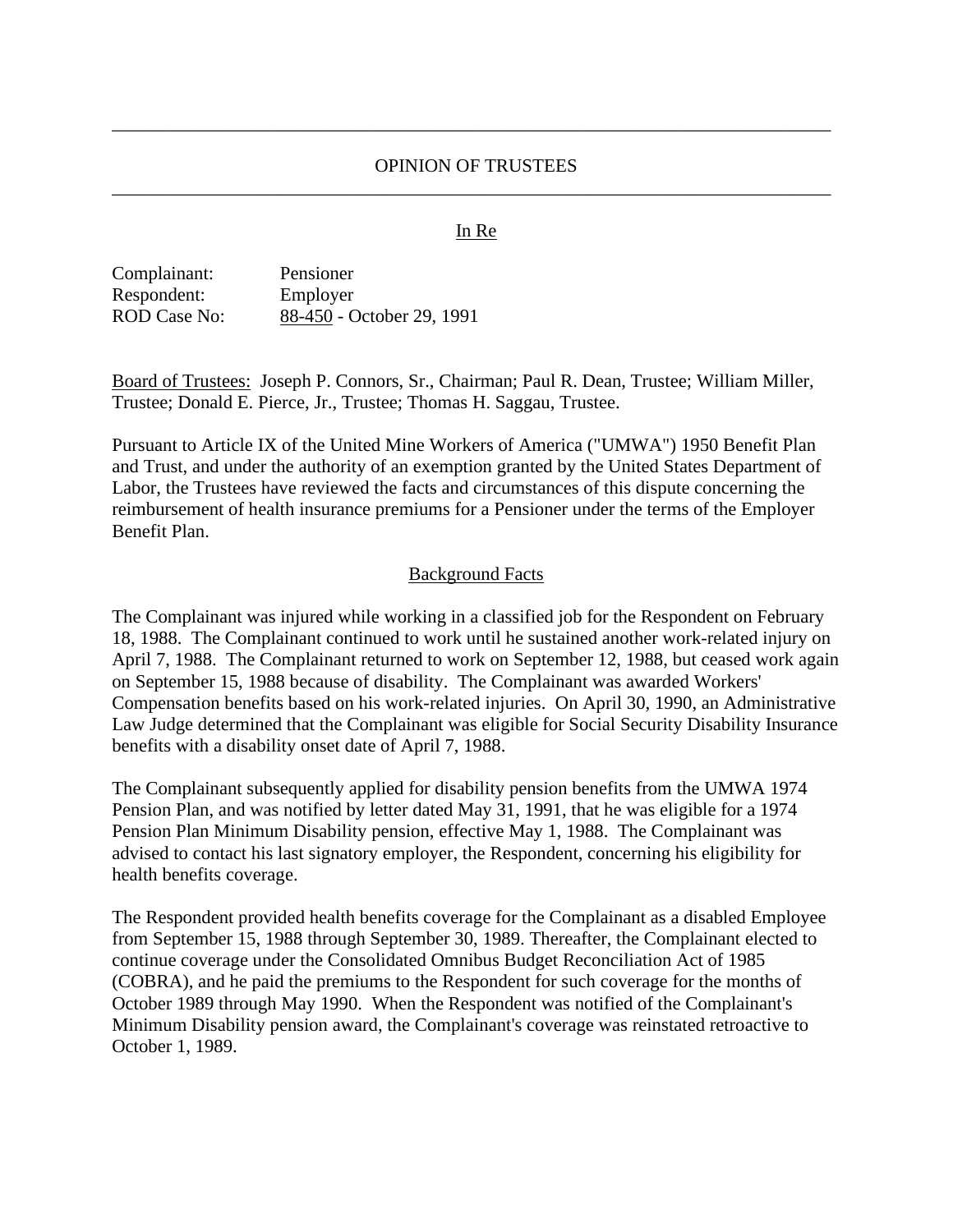Opinion of Trustees Resolution of Dispute Case No. 88-450 Page 2

The representative for the Complainant states that the Respondent has failed to reimburse the Complainant for the insurance premiums he paid for coverage from October 1989 through May 1990. The Respondent states that it is not required to reimburse the insurance premiums paid by the Complainant. The Respondent states that the Employer Benefit Plan does not address the reimbursement of insurance premiums paid by an Employee during a period when he was not a participant in the Plan, and therefore the Trustees may not render an opinion on this issue. The Respondent states that its position is supported by the Trustees' decision in ROD 273 (copy enclosed herein).

### Dispute

Is the Respondent required to reimburse the Complainant for the insurance premiums paid for coverage from October 1989 through May 1990?

### Positions of the Parties

Position of the Complainant: The Respondent is required to reimburse the Complainant for the premiums he paid for coverage during the months of October 1989 through May 1990 because the Complainant is entitled to health benefits coverage provided by the Respondent during that period.

Position of the Respondent: The Respondent is not required to reimburse the Complainant for the premiums he paid because the reimbursement of insurance premiums is not addressed in the Employer Benefit Plan, and therefore the Trustees may not render an opinion on this issue.

# Pertinent Provisions

Article I (1), (2) and (5) of the Employer Benefit Plan provide:

### Article I - Definitions

The following terms shall have the meanings herein set forth:

- (1) "Employer" means (Employer's Name).
- (2) "Wage Agreement" means the National Bituminous Coal Wage Agreement of 1988, as amended from time to time and any successor agreement.
- (5) "Pensioner" shall mean any person who is receiving a pension, other than (i) a deferred vested pension based on less than 20 years of credited service, or (ii) a pension based in whole or in part on years of service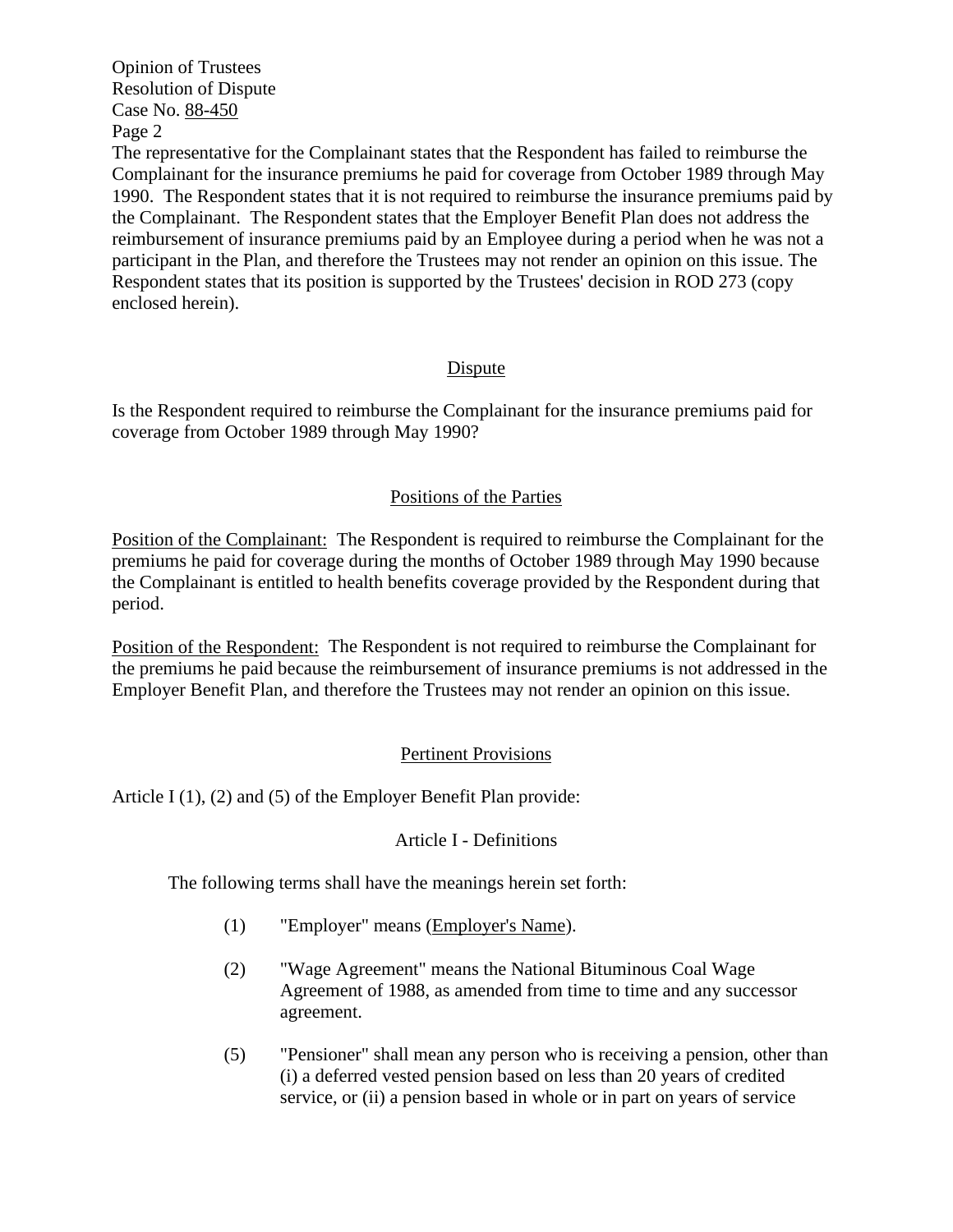Opinion of Trustees Resolution of Dispute Case No. 88-450 Page 3

credited under the terms of Article II G of the 1974 Pension Plan, or any corresponding paragraph of any successor thereto, under the 1974 Pension Plan(or any successor thereto), whose last classified signatory employment was with the Employer, subject to the provisions of Article II B of this Plan.

Article II. B. (1) of the Employer Benefit Plan provides:

# Article II - Eligibility

The persons eligible to receive the health benefits pursuant to Article III are as follows:

B. Pensioners

Health benefits and life insurance under Article III hereof shall be provided to Pensioners as follows:

- (1) Any Pensioner who is not again employed in classified signatory employment subsequent to
	- (a) such Pensioner's initial date of retirement under the 1974 Pension Plan, and
	- (b) February 1, 1988, shall be eligible for coverage as a Pensioner under, and subject to all other provisions of this Plan. Notwithstanding (i) and (ii) of the definition of Pensioner in Article I(S) of this Plan, any such Pensioner who was eligible for benefits under the 1974 Benefit Plan as a Pensioner on December 5, 1977, shall be eligible for such benefits, subject to all other provisions of this Plan.

# Discussion

Article II B. of the Employer Benefit Plan provides health benefits coverage for a Pensioner who is receiving a pension under the 1974 Pension Plan, with certain exceptions not relevant here. Upon receiving notification in May 1991 that the Complainant had been awarded a 1974 Plan Minimum Disability pension effective May 1, 1988, the Respondent reinstated the Complainant's health benefits coverage retroactive to the effective date of his pension.

The Respondent has refused to reimburse the Complainant for premiums the Complainant paid for a COBRA continuation of coverage from October 1, 1989 through May 1990. The Respondent contends that its position is consistent with the Trustees' decision in ROD 273, which was issued on January 26, 1982. The issue in ROD 273 was whether the Employer was required to provide reimbursement for insurance premiums when the insurance was purchased by